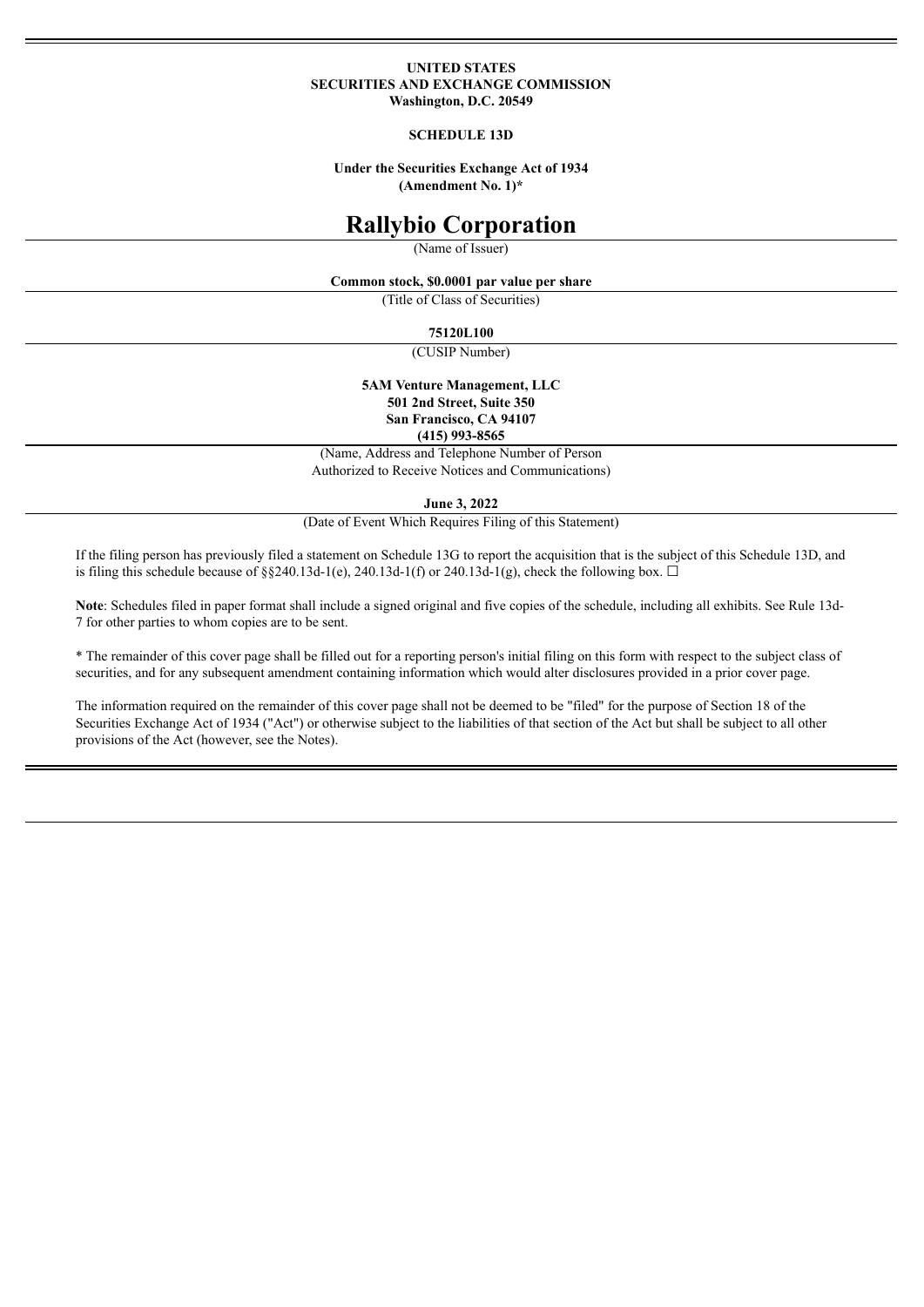| 1.                                                                                                 | Names of Reporting Persons<br>5AM Ventures V, L.P.                  |                                                                                               |  |  |  |  |  |
|----------------------------------------------------------------------------------------------------|---------------------------------------------------------------------|-----------------------------------------------------------------------------------------------|--|--|--|--|--|
| 2.                                                                                                 | Check the Appropriate Box if a Member of a Group (See Instructions) |                                                                                               |  |  |  |  |  |
|                                                                                                    | (a)<br>(b)                                                          | □<br>$\boxtimes$ (1)                                                                          |  |  |  |  |  |
| 3.                                                                                                 | SEC Use Only                                                        |                                                                                               |  |  |  |  |  |
| 4.                                                                                                 | Source of Funds (See Instructions)                                  |                                                                                               |  |  |  |  |  |
| 5.                                                                                                 |                                                                     | Check if Disclosure of Legal Proceedings Is Required Pursuant to Items 2(d) or 2(e)<br>$\Box$ |  |  |  |  |  |
| 6.                                                                                                 | Citizenship or Place of Organization<br>Delaware                    |                                                                                               |  |  |  |  |  |
|                                                                                                    | 7.                                                                  | Sole Voting Power<br>$\overline{0}$<br><u> 1980 - John Stein, Amerikaansk kanton (</u>        |  |  |  |  |  |
| Number of<br><b>Shares</b><br>Beneficially                                                         | 8.                                                                  | Shared Voting Power<br>2,478,969 shares of Common Stock (2)                                   |  |  |  |  |  |
| Owned by<br>Each<br>Reporting                                                                      | 9.                                                                  | Sole Dispositive Power<br>$\Omega$                                                            |  |  |  |  |  |
| Person With                                                                                        | 10.                                                                 | Shared Dispositive Power<br>2,478,969 shares of Common Stock (2)                              |  |  |  |  |  |
| 11.                                                                                                | Aggregate Amount Beneficially Owned by Each Reporting Person        |                                                                                               |  |  |  |  |  |
| 2,478,969 shares of Common Stock (2)                                                               |                                                                     |                                                                                               |  |  |  |  |  |
| Check if the Aggregate Amount in Row (11) Excludes Certain Shares (See Instructions) $\Box$<br>12. |                                                                     |                                                                                               |  |  |  |  |  |
| 13.                                                                                                | Percent of Class Represented by Amount in Row (11)<br>$7.7\%$ (3)   |                                                                                               |  |  |  |  |  |
| 14.                                                                                                | Type of Reporting Person (See Instructions)<br>PN                   |                                                                                               |  |  |  |  |  |
|                                                                                                    |                                                                     |                                                                                               |  |  |  |  |  |

(1) This Schedule 13D is filed by 5AM Ventures V, L.P. ("5AM V"), 5AM Partners V, LLC ("5AM Partners V"), 5AM Opportunities I, L.P. ("5AM Opportunities"), 5AM Opportunities I (GP), LLC ("5AM Opportunities GP"), Andrew J. Schwab ("Schwab"), Dr. Kush Parmar ("Dr. Parmar") and Dr. Scott M. Rocklage ("Dr. Rocklage"), with 5AM V, 5AM Partners V, 5AM Opportunities, 5AM Opportunities GP, Schwab and Dr. Parmar, collectively, the "Reporting Persons"). The Reporting Persons expressly disclaim status as a "group" for purposes of this Schedule 13D.

(2) These shares are held by 5AM V. Schwab, Dr. Parmar and Dr. Rocklage, as Managing Members of 5AM Partners V, share voting and investment authority over the shares held by 5AM V.

(3) The percentage of class was calculated based on 32,130,970 shares of common stock outstanding as of May 4, 2022, as disclosed in the Issuer's Form 10-Q filed with the SEC on May 10, 2022.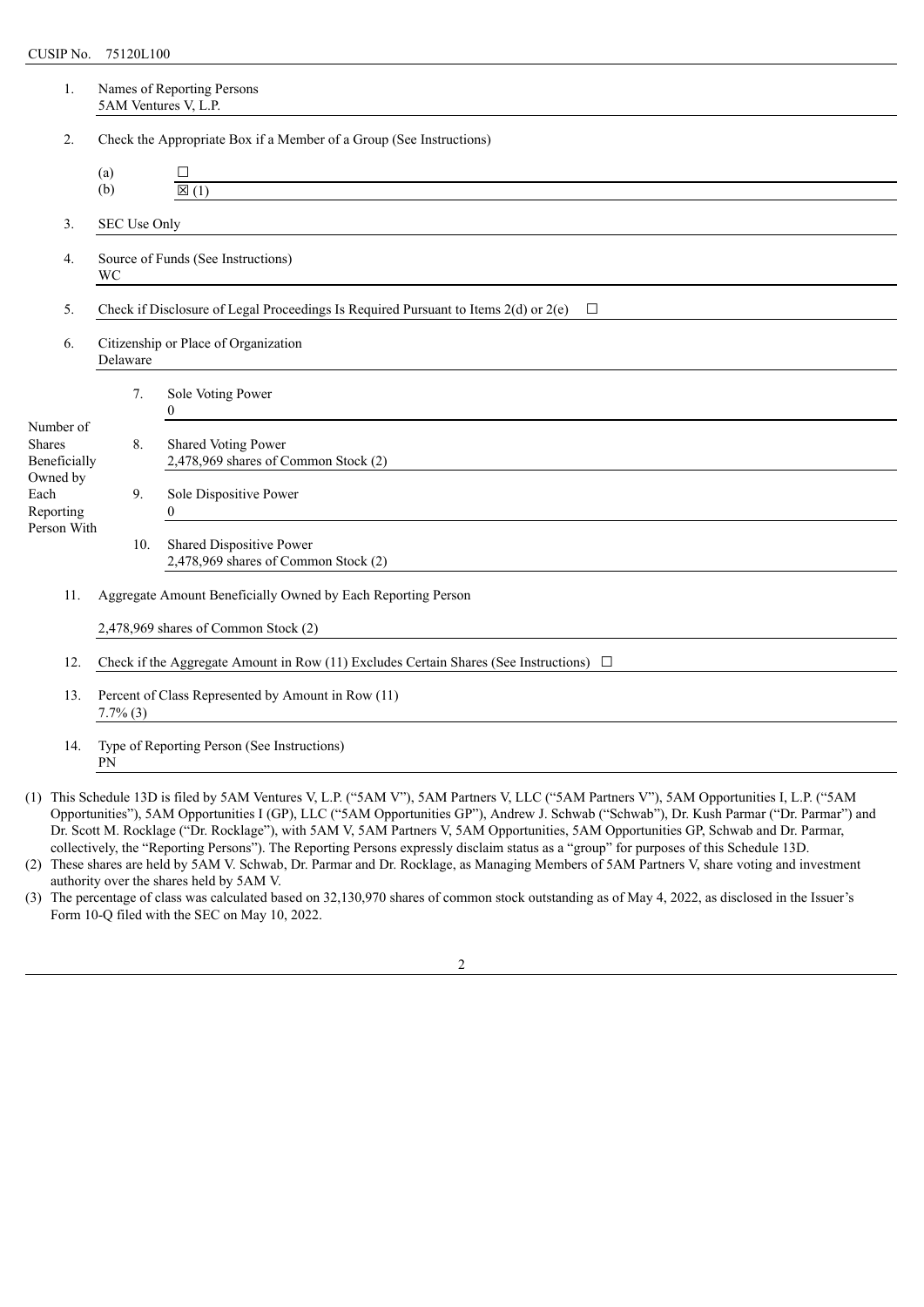| 1.                                         | Names of Reporting Persons<br>5AM Partners V, LLC                                                    |     |                                                                                            |  |  |  |  |
|--------------------------------------------|------------------------------------------------------------------------------------------------------|-----|--------------------------------------------------------------------------------------------|--|--|--|--|
| 2.                                         | Check the Appropriate Box if a Member of a Group (See Instructions)                                  |     |                                                                                            |  |  |  |  |
|                                            | (a)                                                                                                  |     | □                                                                                          |  |  |  |  |
|                                            | (b)                                                                                                  |     | $\overline{\boxtimes(1)}$                                                                  |  |  |  |  |
| 3.                                         | SEC Use Only                                                                                         |     |                                                                                            |  |  |  |  |
| $\overline{4}$ .                           | Source of Funds (See Instructions)<br>AF                                                             |     |                                                                                            |  |  |  |  |
| 5.                                         |                                                                                                      |     | Check if Disclosure of Legal Proceedings Is Required Pursuant to Items 2(d) or 2(e) $\Box$ |  |  |  |  |
| 6.                                         | Citizenship or Place of Organization                                                                 |     |                                                                                            |  |  |  |  |
|                                            |                                                                                                      | 7.  | Sole Voting Power<br>$\Omega$                                                              |  |  |  |  |
| Number of<br><b>Shares</b><br>Beneficially |                                                                                                      | 8.  | Shared Voting Power<br>2,478,969 shares of Common Stock (2)                                |  |  |  |  |
| Owned by<br>Each<br>Reporting              |                                                                                                      | 9.  | Sole Dispositive Power<br>$\theta$                                                         |  |  |  |  |
| Person With                                |                                                                                                      | 10. | Shared Dispositive Power<br>2,478,969 shares of Common Stock (2)                           |  |  |  |  |
| 11.                                        | Aggregate Amount Beneficially Owned by Each Reporting Person<br>2,478,969 shares of Common Stock (2) |     |                                                                                            |  |  |  |  |
| 12.                                        | Check if the Aggregate Amount in Row (11) Excludes Certain Shares (See Instructions) $\Box$          |     |                                                                                            |  |  |  |  |
| 13.                                        | Percent of Class Represented by Amount in Row (11)<br>$7.7\%$ (3)                                    |     |                                                                                            |  |  |  |  |
| 14.                                        | 00                                                                                                   |     | Type of Reporting Person (See Instructions)                                                |  |  |  |  |

(1) This Schedule 13D is filed by the Reporting Persons. The Reporting Persons expressly disclaim status as a "group" for purposes of this Schedule 13D.

| (2) Includes 2,478,969 shares held by 5AM V. Schwab, Dr. Parmar and Dr. Rocklage, as Managing Members of 5AM Partners V, share voting and |
|-------------------------------------------------------------------------------------------------------------------------------------------|
| investment authority over the shares held by 5AM V.                                                                                       |

(3) The percentage of class was calculated based on 32,130,970 shares of common stock outstanding as of May 4, 2022, as disclosed in the Issuer's Form 10-Q filed with the SEC on May 10, 2022.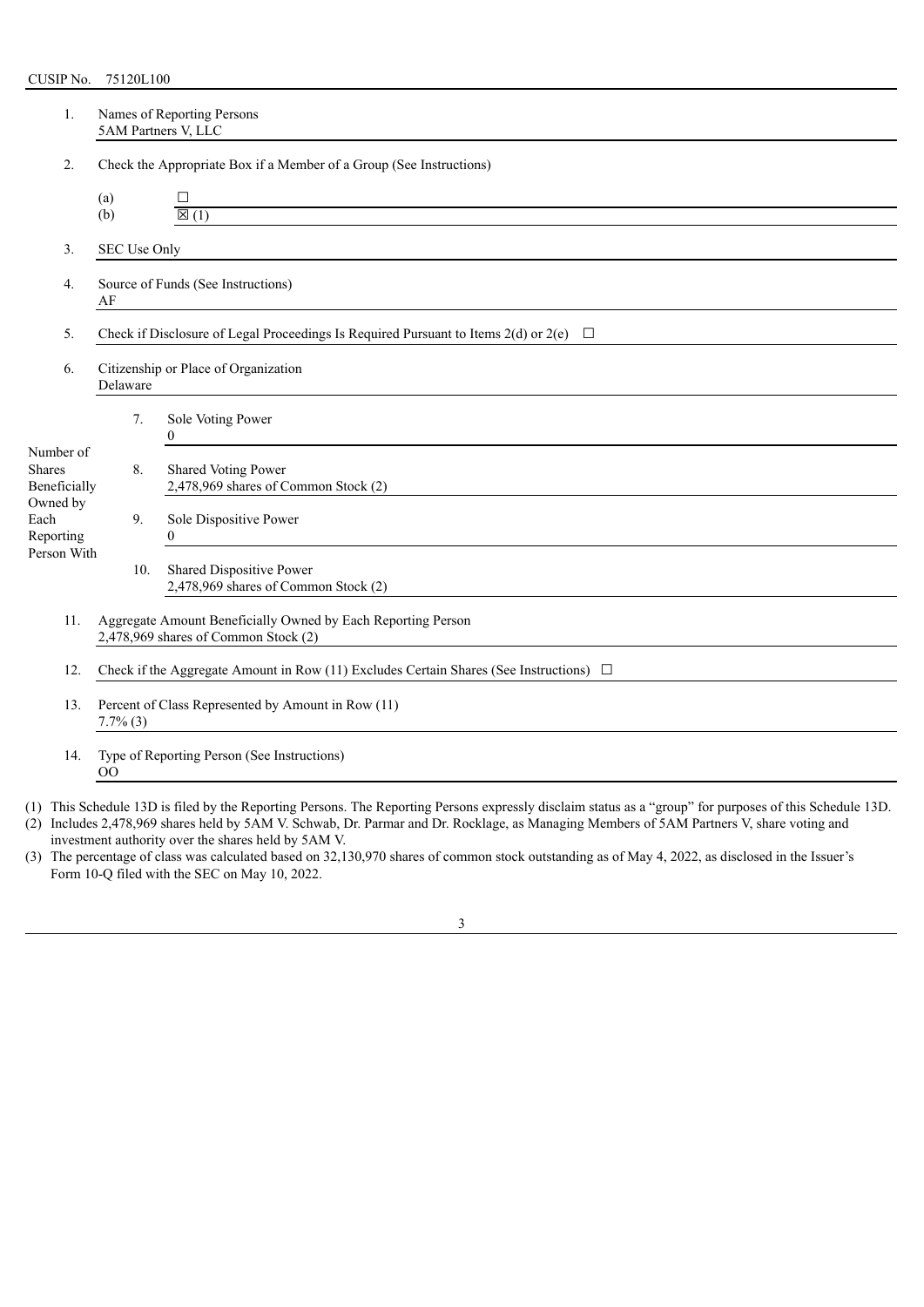| 1.                                                       | Names of Reporting Persons<br>5AM Opportunities I, L.P.                                              |              |                                                                                            |  |  |  |  |
|----------------------------------------------------------|------------------------------------------------------------------------------------------------------|--------------|--------------------------------------------------------------------------------------------|--|--|--|--|
| 2.                                                       | Check the Appropriate Box if a Member of a Group (See Instructions)                                  |              |                                                                                            |  |  |  |  |
|                                                          | (a)<br>(b)                                                                                           |              | □<br>$\overline{\boxtimes}$ (1)                                                            |  |  |  |  |
| 3.                                                       |                                                                                                      | SEC Use Only |                                                                                            |  |  |  |  |
| Source of Funds (See Instructions)<br>4.<br>WC           |                                                                                                      |              | <u> 1989 - John Stein, Amerikaansk politiker (* 1958)</u>                                  |  |  |  |  |
| 5.                                                       |                                                                                                      |              | Check if Disclosure of Legal Proceedings Is Required Pursuant to Items 2(d) or 2(e) $\Box$ |  |  |  |  |
| Citizenship or Place of Organization<br>6.<br>Delaware   |                                                                                                      |              |                                                                                            |  |  |  |  |
|                                                          |                                                                                                      | 7.           | Sole Voting Power<br>$\theta$<br><u> 1989 - Jan Samuel Barbara, margaret e</u>             |  |  |  |  |
| Number of<br><b>Shares</b><br>Beneficially               |                                                                                                      | 8.           | Shared Voting Power<br>1,251,755 shares of Common Stock (2)                                |  |  |  |  |
| Owned by<br>Each<br>Reporting                            |                                                                                                      | 9.           | Sole Dispositive Power<br>$\boldsymbol{0}$                                                 |  |  |  |  |
| Person With                                              |                                                                                                      | 10.          | Shared Dispositive Power<br>1,251,755 shares of Common Stock (2)                           |  |  |  |  |
| 11.                                                      | Aggregate Amount Beneficially Owned by Each Reporting Person<br>1,251,755 shares of Common Stock (2) |              |                                                                                            |  |  |  |  |
| 12.                                                      | Check if the Aggregate Amount in Row (11) Excludes Certain Shares (See Instructions) $\Box$          |              |                                                                                            |  |  |  |  |
| 13.                                                      | Percent of Class Represented by Amount in Row (11)<br>$3.9\%$ (3)                                    |              |                                                                                            |  |  |  |  |
| Type of Reporting Person (See Instructions)<br>14.<br>PN |                                                                                                      |              |                                                                                            |  |  |  |  |

(1) This Schedule 13D is filed by the Reporting Persons. The Reporting Persons expressly disclaim status as a "group" for purposes of this Schedule 13D.

| (2) These shares are held by 5AM Opportunities. Schwab and Dr. Parmar, as Managing Members of 5AM Opportunities GP, share voting and investment |
|-------------------------------------------------------------------------------------------------------------------------------------------------|
| authority over the shares held by 5AM Opportunities.                                                                                            |

(3) The percentage of class was calculated based on 32,130,970 shares of common stock outstanding as of May 4, 2022, as disclosed in the Issuer's Form 10-Q filed with the SEC on May 10, 2022.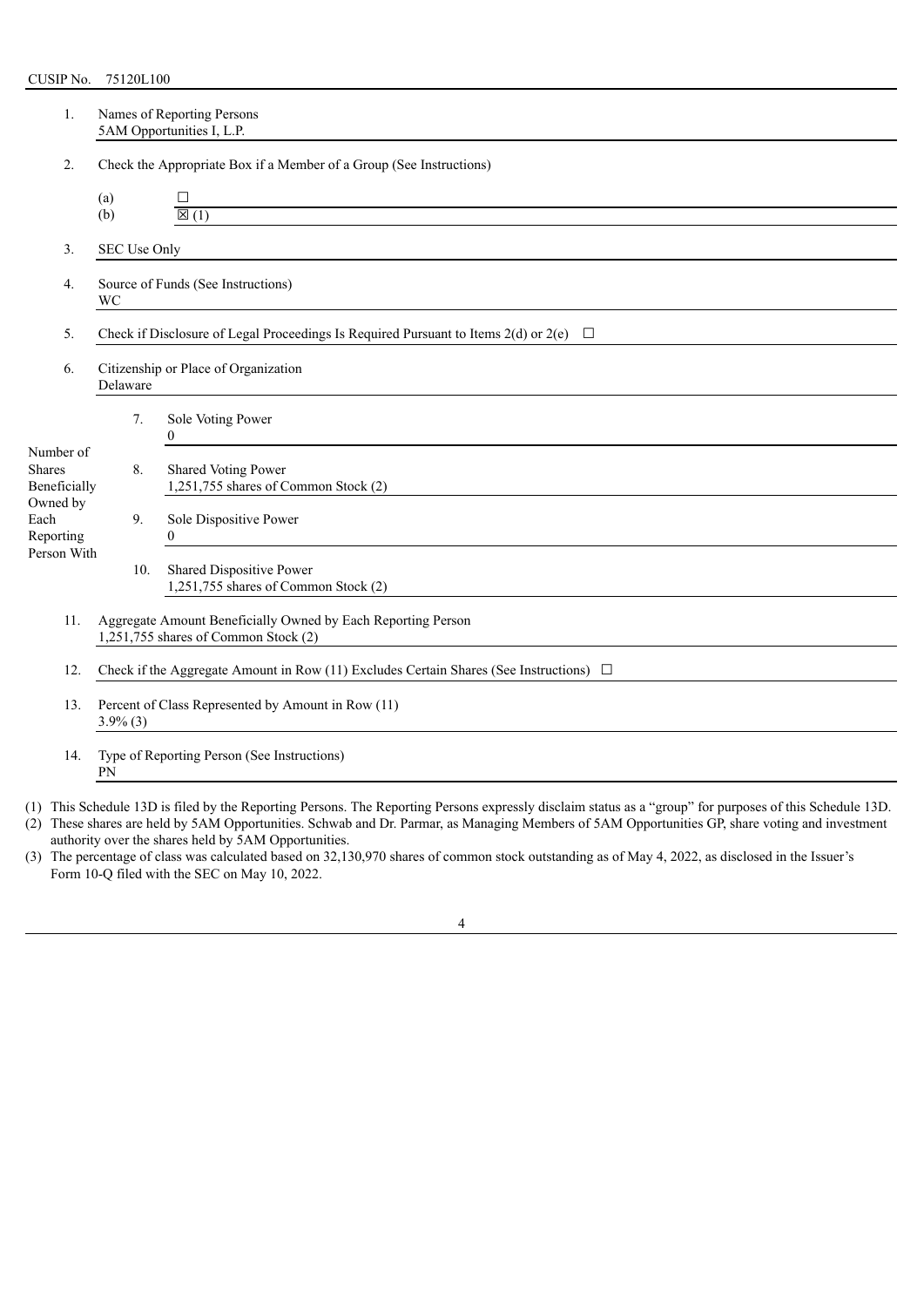| 1.                                                     | Names of Reporting Persons<br>5AM Opportunities I (GP), LLC                                          |              |                                                                                                                                                                    |  |  |
|--------------------------------------------------------|------------------------------------------------------------------------------------------------------|--------------|--------------------------------------------------------------------------------------------------------------------------------------------------------------------|--|--|
| 2.                                                     |                                                                                                      |              | Check the Appropriate Box if a Member of a Group (See Instructions)                                                                                                |  |  |
|                                                        | (a)<br>(b)                                                                                           |              | П<br>$\overline{\boxtimes(1)}$                                                                                                                                     |  |  |
| 3.                                                     |                                                                                                      | SEC Use Only |                                                                                                                                                                    |  |  |
| Source of Funds (See Instructions)<br>4.<br>AF         |                                                                                                      |              | <u> 1989 - Johann Barnett, fransk politiker (d. 1989)</u>                                                                                                          |  |  |
| 5.                                                     |                                                                                                      |              | Check if Disclosure of Legal Proceedings Is Required Pursuant to Items 2(d) or 2(e) $\Box$                                                                         |  |  |
| Citizenship or Place of Organization<br>6.<br>Delaware |                                                                                                      |              |                                                                                                                                                                    |  |  |
|                                                        |                                                                                                      | 7.           | Sole Voting Power<br>$\theta$<br><u> 1980 - Andrea Andrew Maria (b. 1980)</u>                                                                                      |  |  |
| Number of<br><b>Shares</b><br>Beneficially             |                                                                                                      | 8.           | Shared Voting Power<br>1,251,755 shares of Common Stock (2)                                                                                                        |  |  |
| Owned by<br>Each<br>Reporting                          |                                                                                                      | 9.           | Sole Dispositive Power<br>$\boldsymbol{0}$<br><u> 1980 - Jan Samuel Barbara, martin da shekara 1980 - An tsara 1980 - An tsara 1980 - An tsara 1980 - An tsara</u> |  |  |
| Person With                                            |                                                                                                      | 10.          | Shared Dispositive Power<br>1,251,755 shares of Common Stock (2)                                                                                                   |  |  |
| 11.                                                    | Aggregate Amount Beneficially Owned by Each Reporting Person<br>1,251,755 shares of Common Stock (2) |              |                                                                                                                                                                    |  |  |
| 12.                                                    | Check if the Aggregate Amount in Row (11) Excludes Certain Shares (See Instructions) $\Box$          |              |                                                                                                                                                                    |  |  |
| 13.                                                    | Percent of Class Represented by Amount in Row (11)<br>$3.9\%$ (3)                                    |              |                                                                                                                                                                    |  |  |
| 14.                                                    | 00                                                                                                   |              | Type of Reporting Person (See Instructions)                                                                                                                        |  |  |

(1) This Schedule 13D is filed by the Reporting Persons. The Reporting Persons expressly disclaim status as a "group" for purposes of this Schedule 13D.

(2) Includes 1,251,755 shares held by 5AM Opportunities. Schwab and Dr. Parmar, as Managing Members of 5AM Opportunities GP, share voting and investment authority over the shares held by 5AM Opportunities.

(3) The percentage of class was calculated based on 32,130,970 shares of common stock outstanding as of May 4, 2022, as disclosed in the Issuer's Form 10-Q filed with the SEC on May 10, 2022.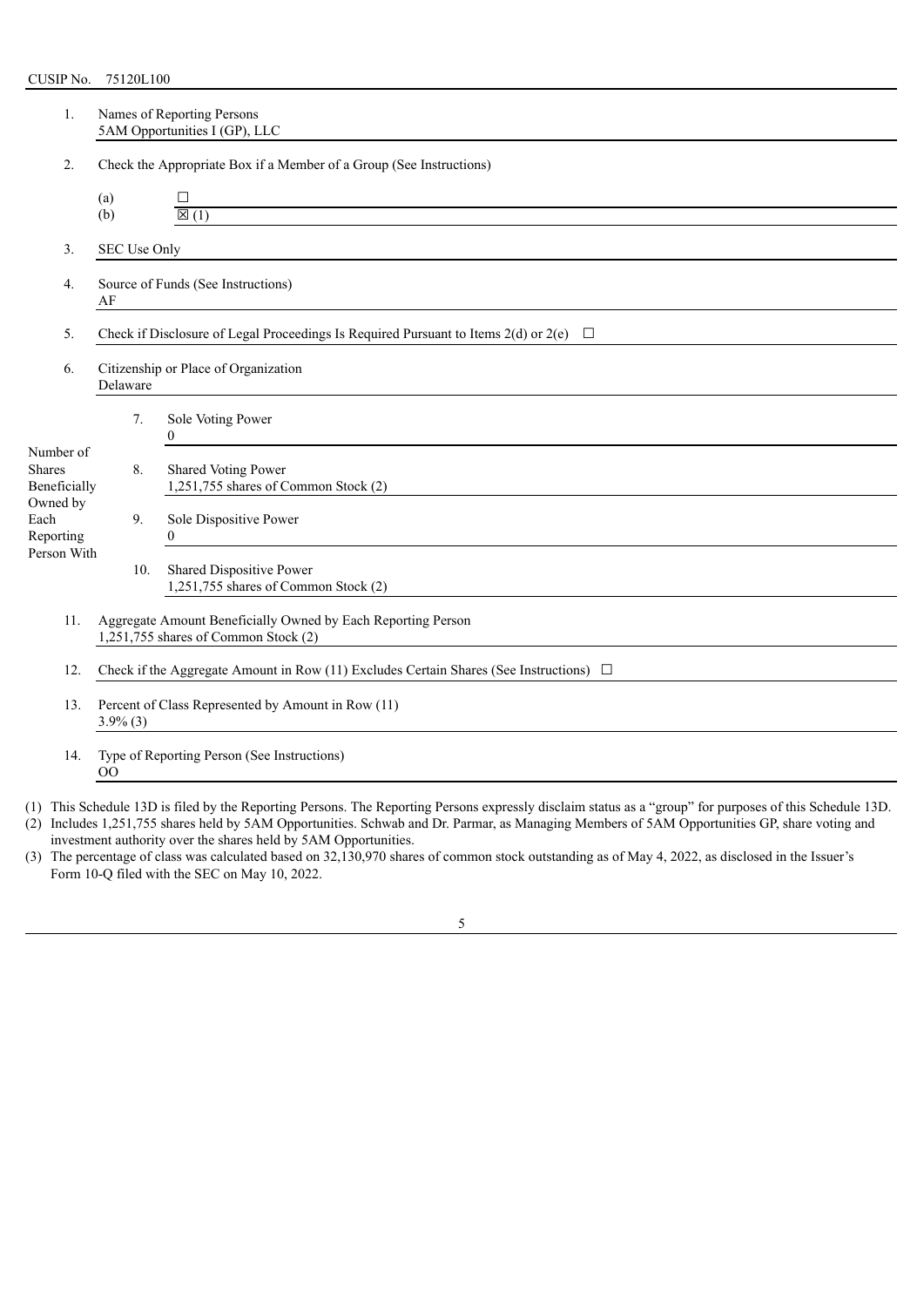| 1.                                                                                                                                    | Names of Reporting Persons<br>Andrew J. Schwab                                                       |     |                                                                                       |  |  |  |  |
|---------------------------------------------------------------------------------------------------------------------------------------|------------------------------------------------------------------------------------------------------|-----|---------------------------------------------------------------------------------------|--|--|--|--|
| 2.                                                                                                                                    | Check the Appropriate Box if a Member of a Group (See Instructions)                                  |     |                                                                                       |  |  |  |  |
|                                                                                                                                       | (a)                                                                                                  |     | □                                                                                     |  |  |  |  |
|                                                                                                                                       | (b)                                                                                                  |     | $\overline{\boxtimes(1)}$                                                             |  |  |  |  |
| 3.                                                                                                                                    | SEC Use Only                                                                                         |     |                                                                                       |  |  |  |  |
| Source of Funds (See Instructions)<br>4.<br>AF                                                                                        |                                                                                                      |     | <u> 1980 - Andrea Andrew Maria (h. 1980).</u>                                         |  |  |  |  |
| 5.                                                                                                                                    |                                                                                                      |     | Check if Disclosure of Legal Proceedings Is Required Pursuant to Items 2(d) or 2(e) o |  |  |  |  |
| 6.                                                                                                                                    | Citizenship or Place of Organization<br>United States of America                                     |     |                                                                                       |  |  |  |  |
|                                                                                                                                       |                                                                                                      | 7.  | Sole Voting Power<br>$\theta$                                                         |  |  |  |  |
| Number of<br><b>Shares</b><br>Beneficially                                                                                            |                                                                                                      | 8.  | Shared Voting Power<br>3,730,724 shares of Common Stock (2)                           |  |  |  |  |
| Owned by<br>Each<br>Reporting                                                                                                         |                                                                                                      | 9.  | Sole Dispositive Power<br>$\theta$                                                    |  |  |  |  |
| Person With                                                                                                                           |                                                                                                      | 10. | Shared Dispositive Power<br>3,730,724 shares of Common Stock (2)                      |  |  |  |  |
| 11.                                                                                                                                   | Aggregate Amount Beneficially Owned by Each Reporting Person<br>3,730,724 shares of Common Stock (2) |     |                                                                                       |  |  |  |  |
| 12.                                                                                                                                   | Check if the Aggregate Amount in Row (11) Excludes Certain Shares (See Instructions) $\Box$          |     |                                                                                       |  |  |  |  |
| Percent of Class Represented by Amount in Row (11)<br>13.<br>$11.6\%$ (3)<br>Type of Reporting Person (See Instructions)<br>14.<br>IN |                                                                                                      |     |                                                                                       |  |  |  |  |
|                                                                                                                                       |                                                                                                      |     |                                                                                       |  |  |  |  |

(1) This Schedule 13D is filed by the Reporting Persons. The Reporting Persons expressly disclaim status as a "group" for purposes of this Schedule 13D.

(2) Includes (i) 2,478,969 shares held by 5AM V; and (ii) 1,251,755 shares held by 5AM Opportunities. Schwab, Dr. Parmar and Dr. Rocklage, as Managing Members of 5AM Partners V, share voting and investment authority over the shares held by 5AM V. Schwab and Dr. Parmar, as Managing Members of 5AM Opportunities GP, share voting and investment authority over the shares held by 5AM Opportunities.

(3) The percentage of class was calculated based on 32,130,970 shares of common stock outstanding as of May 4, 2022, as disclosed in the Issuer's Form 10-Q filed with the SEC on May 10, 2022.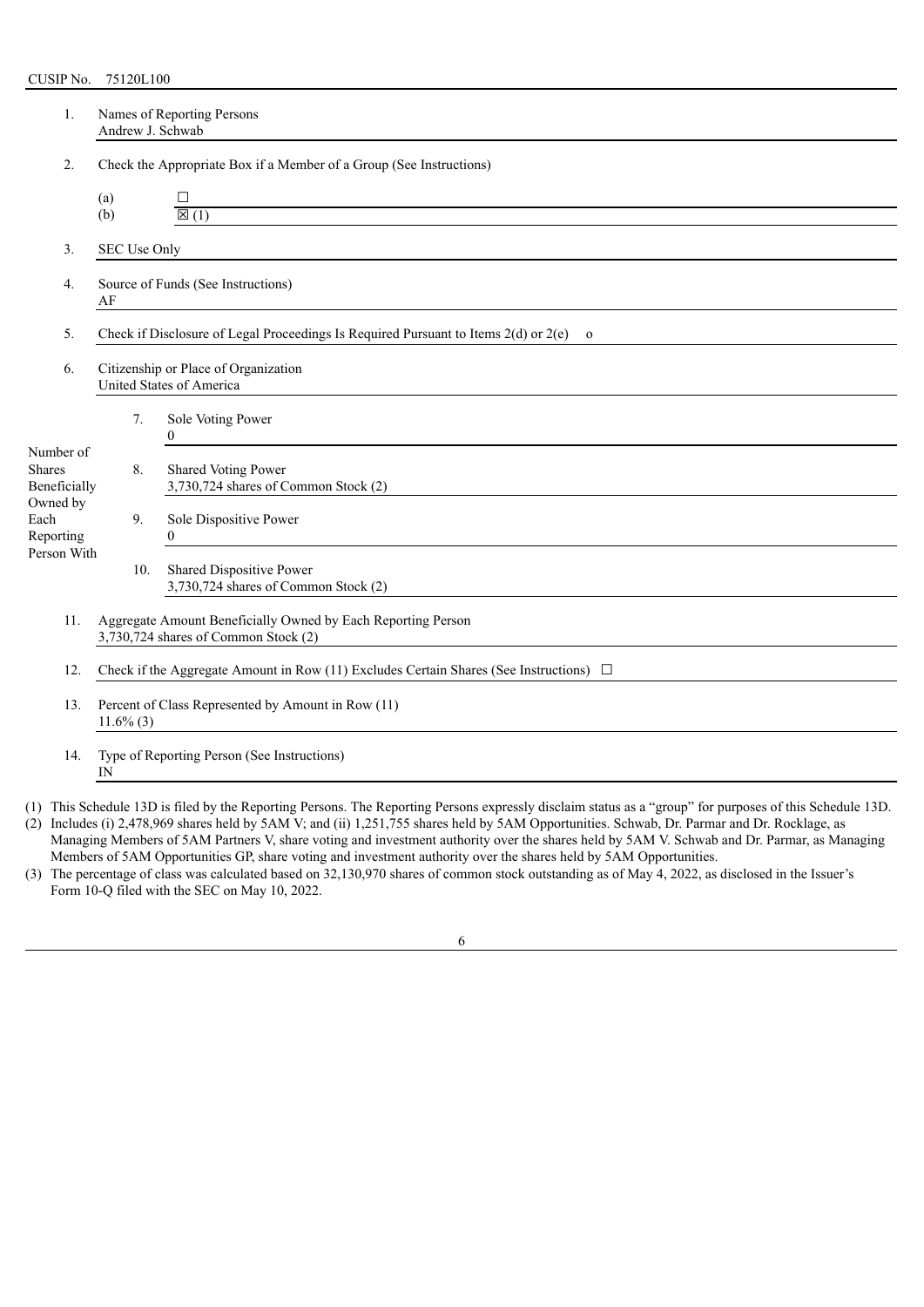| 1.                                         |                                                                                                          | Names of Reporting Persons<br>Dr. Kush Parmar |                                                                                            |  |  |  |  |
|--------------------------------------------|----------------------------------------------------------------------------------------------------------|-----------------------------------------------|--------------------------------------------------------------------------------------------|--|--|--|--|
| 2.                                         |                                                                                                          |                                               | Check the Appropriate Box if a Member of a Group (See Instructions)                        |  |  |  |  |
|                                            | (a)                                                                                                      |                                               | □                                                                                          |  |  |  |  |
|                                            | (b)                                                                                                      |                                               | $\mathbb{Z}(1)$                                                                            |  |  |  |  |
| 3.                                         |                                                                                                          | SEC Use Only                                  |                                                                                            |  |  |  |  |
| 4.                                         | Source of Funds (See Instructions)<br>AF                                                                 |                                               |                                                                                            |  |  |  |  |
| 5.                                         |                                                                                                          |                                               | Check if Disclosure of Legal Proceedings Is Required Pursuant to Items 2(d) or 2(e) $\Box$ |  |  |  |  |
| 6.                                         | Citizenship or Place of Organization<br>United States of America                                         |                                               |                                                                                            |  |  |  |  |
|                                            |                                                                                                          | 7.                                            | Sole Voting Power<br>16,807 shares of Common Stock (2)                                     |  |  |  |  |
| Number of<br><b>Shares</b><br>Beneficially |                                                                                                          | 8.                                            | Shared Voting Power<br>3,730,724 shares of Common Stock (3)                                |  |  |  |  |
| Owned by<br>Each<br>Reporting              |                                                                                                          | 9.                                            | Sole Dispositive Power<br>16,807 shares of Common Stock (2)                                |  |  |  |  |
| Person With                                |                                                                                                          | 10.                                           | Shared Dispositive Power<br>3,730,724 shares of Common Stock (3)                           |  |  |  |  |
| 11.                                        | Aggregate Amount Beneficially Owned by Each Reporting Person<br>3,747,531 shares of Common Stock (2) (3) |                                               |                                                                                            |  |  |  |  |
| 12.                                        | Check if the Aggregate Amount in Row (11) Excludes Certain Shares (See Instructions) $\Box$              |                                               |                                                                                            |  |  |  |  |
| 13.                                        | Percent of Class Represented by Amount in Row (11)<br>$11.7\%$ (4)                                       |                                               |                                                                                            |  |  |  |  |
| 14.                                        | IN                                                                                                       |                                               | Type of Reporting Person (See Instructions)                                                |  |  |  |  |

(1) This Schedule 13D is filed by the Reporting Persons. The Reporting Persons expressly disclaim status as a "group" for purposes of this Schedule 13D.

(2) Includes 16,807 shares issuable within 60 days of the date of the filing of this Schedule 13D upon exercise of stock options held by Dr. Parmar. (3) Includes (i) 2,478,969 shares held by 5AM V; and (ii) 1,251,755 shares held by 5AM Opportunities. Schwab, Dr. Parmar and Dr. Rocklage, as

Managing Members of 5AM Partners V, share voting and investment authority over the shares held by 5AM V. Schwab and Dr. Parmar, as Managing Members of 5AM Opportunities GP, share voting and investment authority over the shares held by 5AM Opportunities.

(4) The percentage of class was calculated based on (i) 32,130,970 shares of common stock outstanding as of May 4, 2022, as disclosed in the Issuer's Form 10-Q filed with the SEC on May 10, 2022 and (ii) options exercisable for 16,807 shares of common stock within 60 days of June 6, 2022.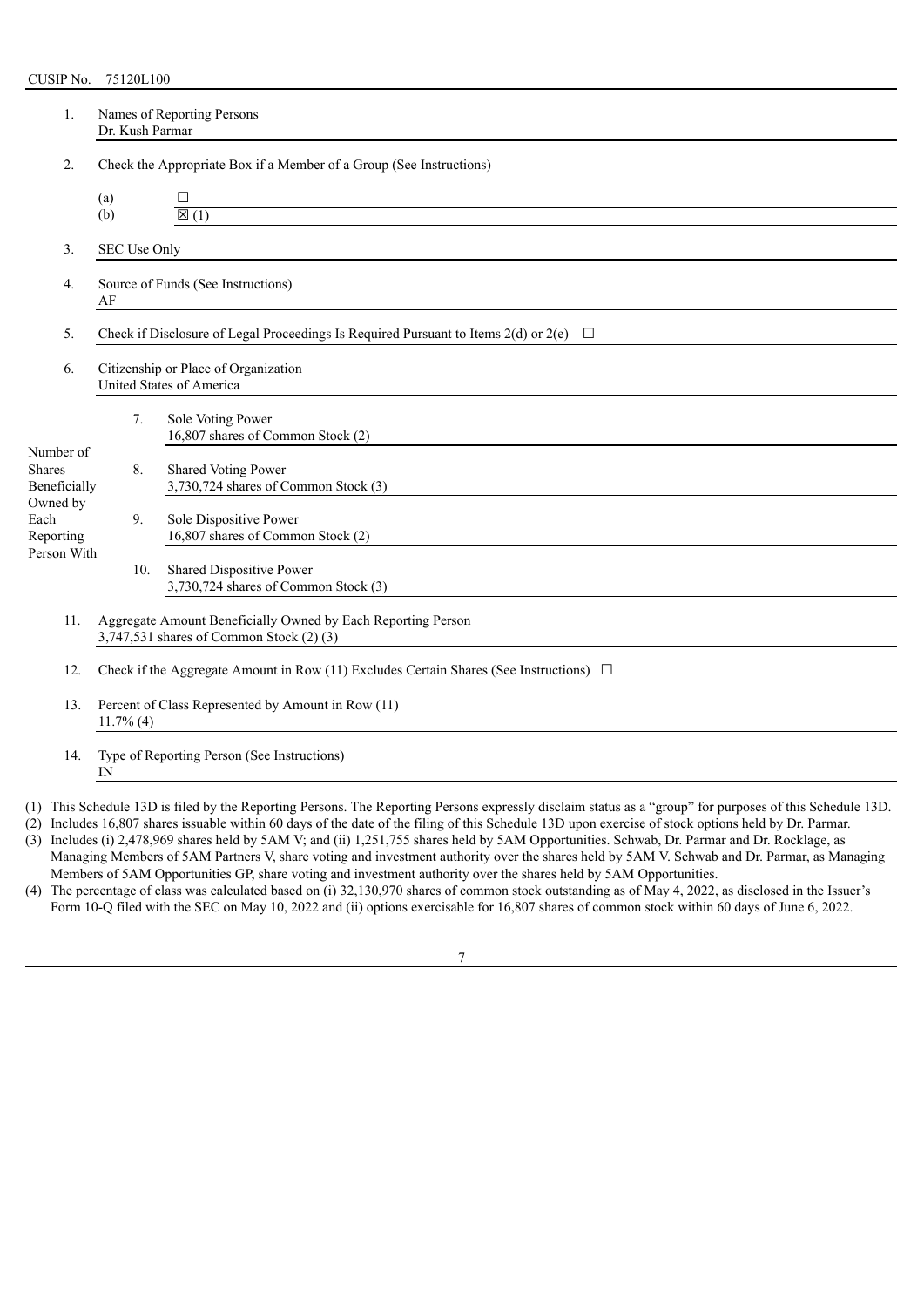| 1.                                                                                                          | Names of Reporting Persons<br>Dr. Scott M. Rocklage                                         |     |                                                                                       |  |  |  |  |  |
|-------------------------------------------------------------------------------------------------------------|---------------------------------------------------------------------------------------------|-----|---------------------------------------------------------------------------------------|--|--|--|--|--|
| 2.                                                                                                          |                                                                                             |     | Check the Appropriate Box if a Member of a Group (See Instructions)                   |  |  |  |  |  |
|                                                                                                             | (a)                                                                                         |     | □                                                                                     |  |  |  |  |  |
|                                                                                                             | (b)                                                                                         |     | $\overline{\boxtimes(1)}$                                                             |  |  |  |  |  |
| 3.                                                                                                          | SEC Use Only                                                                                |     |                                                                                       |  |  |  |  |  |
| Source of Funds (See Instructions)<br>$\overline{4}$ .<br>AF                                                |                                                                                             |     |                                                                                       |  |  |  |  |  |
| 5.                                                                                                          |                                                                                             |     | Check if Disclosure of Legal Proceedings Is Required Pursuant to Items 2(d) or 2(e) o |  |  |  |  |  |
| Citizenship or Place of Organization<br>6.<br>United States of America                                      |                                                                                             |     |                                                                                       |  |  |  |  |  |
|                                                                                                             |                                                                                             | 7.  | Sole Voting Power<br>$\Omega$                                                         |  |  |  |  |  |
| Number of<br><b>Shares</b><br>Beneficially                                                                  |                                                                                             | 8.  | Shared Voting Power<br>2,478,969 shares of Common Stock (2)                           |  |  |  |  |  |
| Owned by<br>Each<br>Reporting                                                                               |                                                                                             | 9.  | Sole Dispositive Power<br>$\theta$                                                    |  |  |  |  |  |
| Person With                                                                                                 |                                                                                             | 10. | Shared Dispositive Power<br>2,478,969 shares of Common Stock (2)                      |  |  |  |  |  |
| Aggregate Amount Beneficially Owned by Each Reporting Person<br>11.<br>2,478,969 shares of Common Stock (2) |                                                                                             |     |                                                                                       |  |  |  |  |  |
| 12.                                                                                                         | Check if the Aggregate Amount in Row (11) Excludes Certain Shares (See Instructions) $\Box$ |     |                                                                                       |  |  |  |  |  |
| 13.                                                                                                         | Percent of Class Represented by Amount in Row (11)<br>$7.7\%$ (3)                           |     |                                                                                       |  |  |  |  |  |
| Type of Reporting Person (See Instructions)<br>14.<br>IN                                                    |                                                                                             |     |                                                                                       |  |  |  |  |  |

(1) This Schedule 13D is filed by the Reporting Persons. The Reporting Persons expressly disclaim status as a "group" for purposes of this Schedule 13D.

| (2) Includes 2,478,969 shares held by 5AM V. Schwab, Dr. Parmar and Dr. Rocklage, as Managing Members of 5AM Partners V, share voting and |
|-------------------------------------------------------------------------------------------------------------------------------------------|
| investment authority over the shares held by 5AM V.                                                                                       |

(3) The percentage of class was calculated based on 32,130,970 shares of common stock outstanding as of May 4, 2022, as disclosed in the Issuer's Form 10-Q filed with the SEC on May 10, 2022.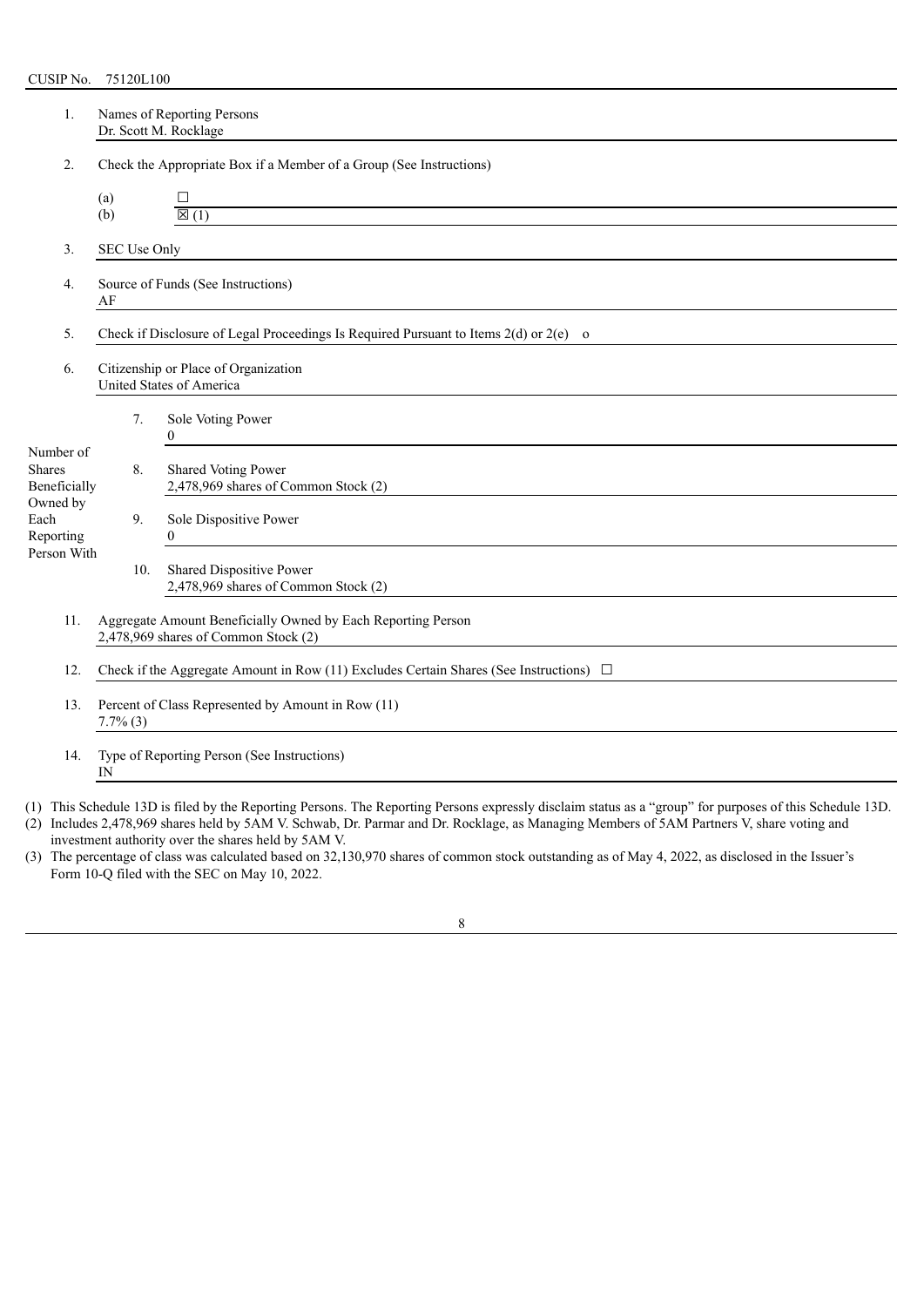**Explanatory Note:** This Amendment No. 1 (the "Amendment"), which amends the Schedule 13D filed with the Securities and Exchange Commission (the "SEC") on August 12, 2021 (the "Original Schedule 13D") filed on behalf of 5AM Ventures V, L.P. ("5AM V"), 5AM Partners V, LLC ("5AM Partners V"), 5AM Opportunities I, L.P. ("5AM Opportunities"), 5AM Opportunities I (GP), LLC ("5AM Opportunities GP"), Andrew J. Schwab ("Schwab"), Dr. Kush Parmar ("Dr. Parmar") and Dr. Scott M. Rocklage ("Dr. Rocklage" and, with 5AM Partners V, 5AM V, 5AM Opportunities, 5AM Opportunities GP, Schwab and Dr. Parmar, collectively, the "Reporting Persons"), relates to the Common Stock, \$0.0001 par value per share ("Common Stock"), of Rallybio Corporation, a Delaware corporation (the "Issuer" or "Rallybio"). This Amendment is being filed by the Reporting Persons to report open market sales of Common Stock on February 8, 2022, May 23, 2022 and June 3, 2022. Accordingly, the number of securities beneficially owned by the Reporting Persons has decreased as described in Items 4 and 5 below.

Items 4 and 5 of the Original Schedule 13D are hereby amended and supplemented to the extent hereinafter expressly set forth and, except as amended and supplemented hereby, the Original Schedule 13D remains in full force and effect. All capitalized terms used in this Amendment but not defined herein shall have the meanings ascribed thereto in the Original Schedule 13D.

#### **Item 4. Purpose of Transaction**

Item 4 of the Original Schedule 13D is hereby amended and supplemented by adding the following paragraph at the end of Item 4:

On February 8, 2022, 5AM Ventures V, L.P. sold 139,539 shares of Common Stock and 5AM Opportunities I, L.P. sold 70,461 shares of Common Stock, each in open market transactions for \$13.05 per share.

On May 23, 2022, 5AM Ventures V, L.P. sold 66,447 shares of Common Stock and 5AM Opportunities I, L.P. sold 33,553 shares of Common Stock, each in open market transactions for \$13.00 per share.

On June 3, 2022, 5AM Ventures V, L.P. sold 99,671 shares of Common Stock and 5AM Opportunities I, L.P. sold 50,329 shares of Common Stock, each in open market transactions for \$12.50 per share.

#### **Item 5. Interest in Securities of the Issuer**

*Item 5 of the Original Schedule 13D is hereby amended and restated in its entirety as follows:*

(a) – (b). The following information with respect to the ownership of the Common Stock of the Issuer by the persons filing this statement on Schedule 13D is provided as of June 7, 2022:

|                                    | <b>Shares</b>   | Sole           | <b>Sole</b><br><b>Shared</b> |                    | <b>Shared</b>      |                   |            |  |
|------------------------------------|-----------------|----------------|------------------------------|--------------------|--------------------|-------------------|------------|--|
|                                    | Held            | Voting         | Voting                       | <b>Dispositive</b> | <b>Dispositive</b> | <b>Beneficial</b> | Percentage |  |
| <b>Reporting Persons</b>           | <b>Directly</b> | Power          | Power                        | Power              | Power              | Ownership         | of Class   |  |
| 5AMV(1)(2)                         | 2,478,969       | $\theta$       | 2,478,969                    |                    | 2,478,969          | 2,478,969         | 7.7%       |  |
| 5AM Partners V $(1)(2)$            |                 | $\theta$       | 2,478,969                    |                    | 2,478,969          | 2,478,969         | $7.7\%$    |  |
| 5AM Opportunities (2) (3)          | 1,251,755       | $\theta$       | 1,251,755                    | $\Omega$           | 1,251,755          | 1,251,755         | 3.9%       |  |
| 5AM Opportunities GP (2) (3)       | 0               | $\theta$       | 1,251,755                    |                    | 1,251,755          | 1,251,755         | $3.9\%$    |  |
| Schwab $(1)$ $(2)$ $(3)$           | $\theta$        | $\theta$       | 3,730,724                    |                    | 3,730,724          | 3,730,724         | 11.6%      |  |
| Dr. Parmar $(1)$ $(3)$ $(4)$ $(5)$ | 16,807          | 16,807         | 3,730,724                    | 16,807             | 3,730,724          | 3,747,531         | $11.7\%$   |  |
| Dr. Rocklage $(1)$ $(2)$           | 0               | $\overline{0}$ | 2,478,969                    |                    | 2,478,969          | 2,478,969         | 7.7%       |  |

(1) Includes 2,478,969 shares of Common Stock held by 5AM V. Schwab, Dr. Parmar and Dr. Rocklage, as Managing Members of 5AM Partners V, share voting and investment authority over the shares held by 5AM V.

(2) The percentage of class was calculated based on 32,130,970 shares of common stock outstanding as of May 4, 2022, as disclosed in the Issuer's Form 10-Q filed with the SEC on May 10, 2022.

(3) Includes 1,251,755 shares of Common Stock held by 5AM Opportunities. Schwab and Dr. Parmar, as Managing Members of 5AM Opportunities GP, share voting and investment authority over the shares held by 5AM Opportunities.

(4) Includes 16,807 shares issuable within 60 days of the date of the filing of this Schedule 13D upon exercise of stock options held by Dr. Parmar.

(5) The percentage of class was calculated based on (i) 32,130,970 shares of common stock outstanding as of May 4, 2022, as disclosed in the Issuer's Form 10-Q filed with the SEC on May 10, 2022 and (ii) options exercisable for 16,807 shares of common stock within 60 days of June 6, 2022.

- (c) Except as set forth herein, none of the Reporting Persons has effected any transactions in shares of the Issuer's Common Stock during the last 60 days.
- (d) No other person is known to have the right to receive or the power to direct the receipt of dividends from, or any proceeds from the sale of, the shares of Common Stock beneficially owned by any of the Reporting Persons.
- (e) Not applicable.